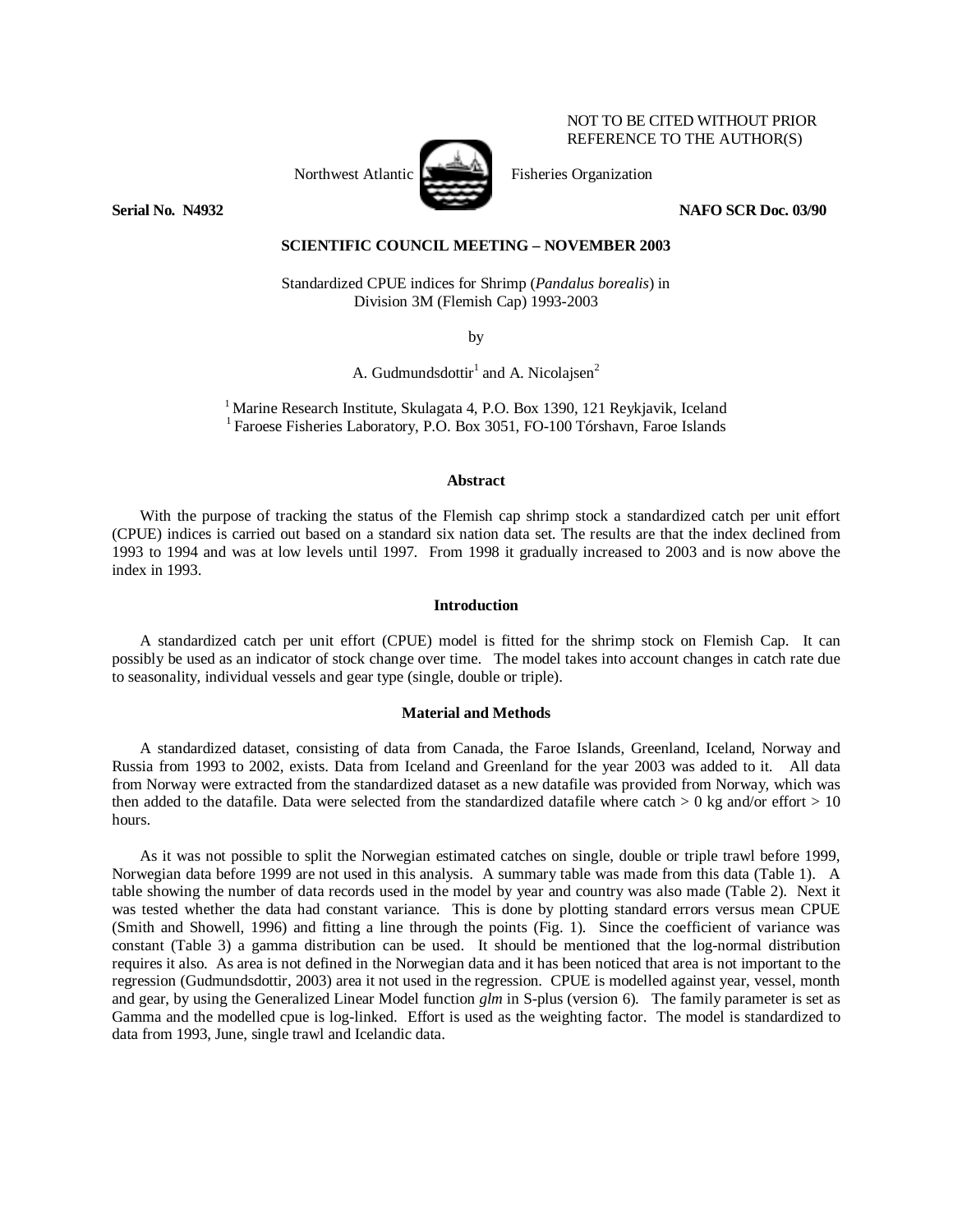## **Results**

 Some results from the model fit are shown in Table 4. Standard S-plus diagnostic plots for the fit are shown in Fig. 2. From the deviance residuals plots it can been seen that the right link function as well as the assumed variance function has been chosen. But there are outliers in the model. Therefore data with the deviance residuals >= 10 were excluded and the model fit again. The results from the new model are shown in Table 5 and the diagnostic plots in Fig. 3. The residual deviance has reduced and the left tail of the Normal quantile plot of the Pearsons residuals also fits better. The right tail is still broad but inspite of it this model is considered better then the model with all data included. The resulting index is shown in Table 6 and Fig. 4. The index declined from 1993 to 1994 and were at low levels until 1997. From 1998 it gradually increased and in 2003 it is above the index in 1993. All year index values except 2003 were significantly different (P<0.05) from zero.

#### **References**

- Gudmundsdottir, A. 2003. A short note on modelling in S-plus the standardized CPUE for Northern Shrimp (*Pandalus borealis*) in Division 3M.
- Smith, S.J. and M.A. Showell. 1996. Analysis of catch-per-unif effort data for ScotianShelf silver hake, 1977-95. *NAFO SCR Doc.,* 96/17, Serial No.2690, 8p.
- Statistical models in S. Chambers, J.M., and Hastie, T.J. 1992. Wadsworth & Brooks/Cole Advanced Books & Software. Pacific Grove, California.

*S-PLUS 4 Guide to Statistics,*Data Analysis Products Division, MathSoft, Seattle.

Table 1.Analyses about the CPUE data.

|      | Year Number of |     | Mean cpue Std. dev. |                   | Minimum                     | Maximum   |
|------|----------------|-----|---------------------|-------------------|-----------------------------|-----------|
|      | obs.           |     |                     |                   |                             |           |
| 1993 |                | 170 | 386.2746 147.7421   |                   | 92.81818                    | 894.5000  |
| 1994 |                | 130 |                     | 246.4198 126.2234 | 10.37500                    | 720.8765  |
| 1995 |                | 362 |                     | 276.7768 141.3902 | 38.14345                    | 1181.9231 |
| 1996 |                | 863 |                     | 229.4332 116.9914 | 45.23596                    | 847.5866  |
| 1997 |                | 365 |                     | 284.8268 99.6234  | 44.30877                    | 602.2971  |
| 1998 |                | 316 |                     | 377.0577 147.2426 | 34.38776                    | 1315.7314 |
| 1999 |                | 348 | 382.8243 148.6931   |                   | 35.25763                    | 851.3818  |
| 2000 |                | 316 |                     | 447.8508 162.1424 | 47.95910                    | 1185.8592 |
| 2001 |                | 274 |                     | 413.7121 141.1518 | 59.23077                    | 976.8994  |
| 2002 |                | 172 |                     |                   | 503.3756 165.2182 123.88060 | 944.8406  |
| 2003 |                | 77  |                     |                   | 768.7821 233.8626 334.13953 | 1448.8382 |

Table 2.Number of datarecords which are used in the modelfit by year and country.

| Year | ICE | CAN | FRO.         | GRL             | NOR RUS |              |  |
|------|-----|-----|--------------|-----------------|---------|--------------|--|
| 1993 | 41  | 54  | 0            | 75              | O       | 0            |  |
| 1994 | 48  | 38  | <sup>0</sup> | 44              | U       | O            |  |
| 1995 | 171 | 54  | 87           | 37              | 0       | 13           |  |
| 1996 | 469 | 27  | 236          | 30              | U       | 101          |  |
| 1997 | 152 | 19  | 176          | $7\phantom{.0}$ | O       | 11           |  |
| 1998 | 131 | 17  | 154          | 14              | U       | O            |  |
| 1999 | 164 | 11  | 119          | 8               | 20      | 26           |  |
| 2000 | 108 | 8   | 121          | 25              | 19      | 35           |  |
| 2001 | 126 | 8   | 0            | 0               | 75      | 65           |  |
| 2002 | 69  | O   | O            | 15              | 63      | 25           |  |
| 2003 | 23  | U   | N            | 13              | 41      | <sup>0</sup> |  |
|      |     |     |              |                 |         |              |  |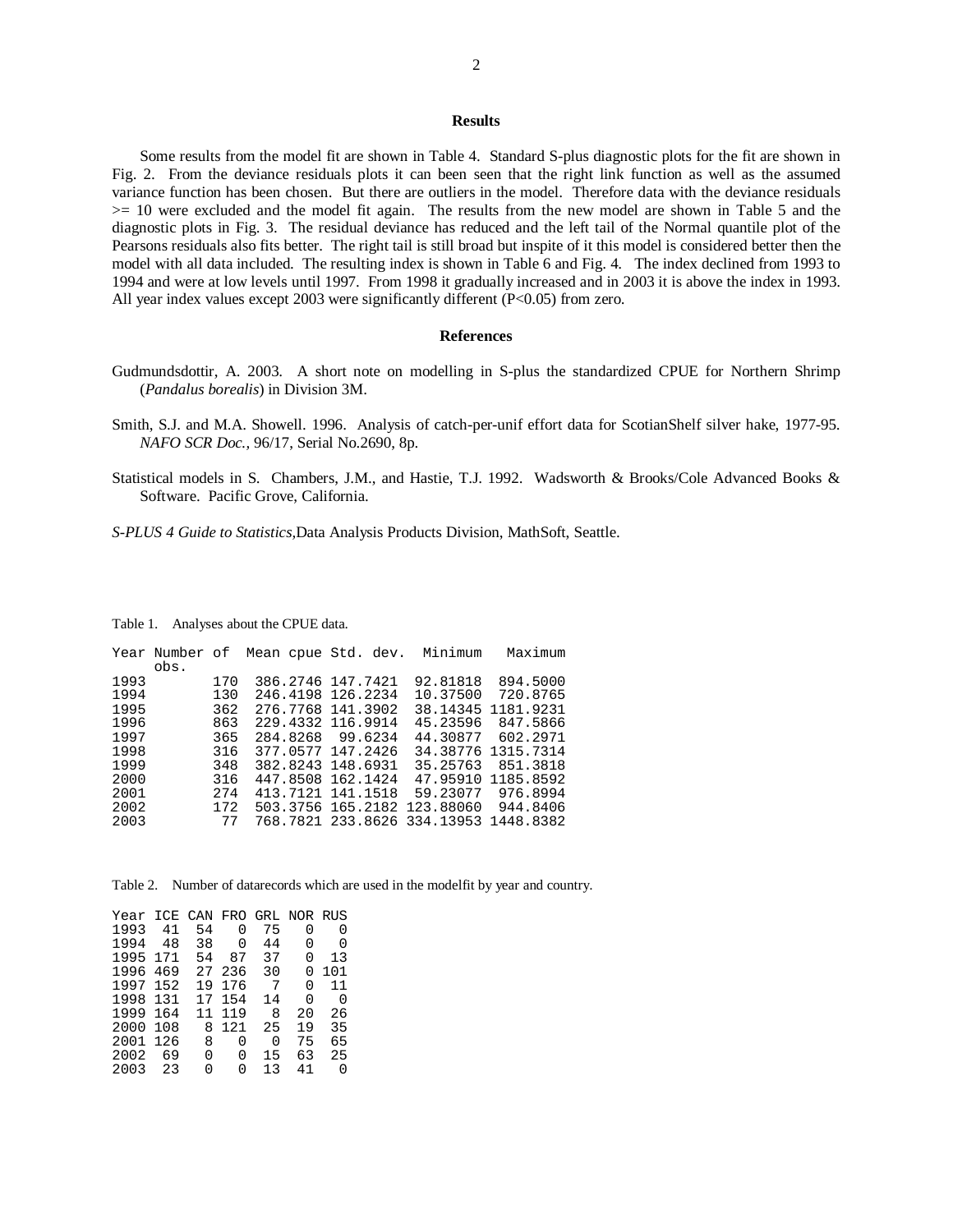Table 3. Result of fitting standard error versus mean cpue.

```
Call: lm(formula = cque.std ~ ~ cque.macan, data = tab)Residuals: 
 Min 1Q Median 3Q Max 
 -25.68 -2.862 2.317 4.538 17.8 
Coefficients: 
              Value Std. Error t value Pr(>|t|) 
(Intercept) 64.7136 10.4554 6.1895 0.0002 
 cpue.mean 0.2127 0.0250 8.5120 0.0000 
Residual standard error: 12 on 9 degrees of freedom 
Multiple R-Squared: 0.8895 
F-statistic: 72.45 on 1 and 9 degrees of freedom, the p-value is 0.00001344 
Correlation of Coefficients: 
          (Intercept) 
cpue.mean -0.9382
```
Table 4. Results from the multiplicative model. The ship factors are not shown.

Call:  $glm(formula = cque ~ factor(year) + factor(ship.nr) + factor(month.nr) +$ factor(gear), family = Gamma(link = log), data = reg.data, weights = effort)

Deviance Residuals: Min 1Q Median 3Q Max -32.08557 -1.77068 -0.3275766 1.230795 14.36222

Coefficients:

|                    | Value          | Std.Error  | t. value      |
|--------------------|----------------|------------|---------------|
| (Intercept)        | 6.41552146     | 0.04592784 | 139.686996    |
| factor(year)1994   | $-0.53678637$  | 0.03777521 | $-14.210018$  |
| factor(year)1995   | $-0.36591260$  | 0.03822907 | $-9.571580$   |
| factor(year)1996   | $-0.47981446$  | 0.03845309 | $-12.477917$  |
| factor(year)1997   | $-0.49196320$  | 0.03956348 | $-12.434780$  |
| factor(year)1998   | $-0.23048656$  | 0.04054565 | $-5.684618$   |
| factor(year)1999   | $-0.20193769$  | 0.04032721 | $-5.007480$   |
| factor(year)2000   | $-0.07285528$  | 0.04079848 | $-1.785735$   |
| factor(year)2001   | $-0.09640602$  | 0.04402039 | $-2.190031$   |
| factor(year)2002   | $-0.08202613$  | 0.04650947 | $-1.763644$   |
| factor(year)2003   | 0.09662968     | 0.05248256 | 1.841177      |
| factor(month.nr)2  | $-0.100561297$ | 0.04495169 | -2.23709709   |
| factor(month.nr)3  | 0.017002017    | 0.03638368 | 0.46729784    |
| factor(month.nr)4  | $-0.007954603$ | 0.02125625 | $-0.37422421$ |
| factor(month.nr)5  | $-0.056802981$ | 0.01787436 | -3.17790365   |
| factor(month.nr)6  | $-0.04397154$  | 0.01595103 | $-2.756659$   |
| factor(month.nr)7  | $-0.06724543$  | 0.01497182 | $-4.491468$   |
| factor(month.nr)8  | $-0.17278630$  | 0.01739458 | $-9.933340$   |
| factor(month.nr)9  | $-0.23242151$  | 0.01828392 | -12.711799    |
| factor(month.nr)10 | $-0.25194793$  | 0.01987592 | $-12.676039$  |
| factor(month.nr)11 | $-0.25980087$  | 0.02251117 | $-11.540975$  |
| factor(month.nr)12 | $-0.17779423$  | 0.03327598 | $-5.343020$   |
| factor(gear)2      | 0.15878587     | 0.01976543 | 8.033516      |
| $factor( gear)$ 3  | 0.11836665     | 0.08144272 | 1.453373      |

(Dispersion Parameter for Gamma family taken to be 9.11433 )

 Null Deviance: 136584.4 on 3392 degrees of freedom Residual Deviance: 31787.5 on 3223 degrees of freedom Number of Fisher Scoring Iterations: 4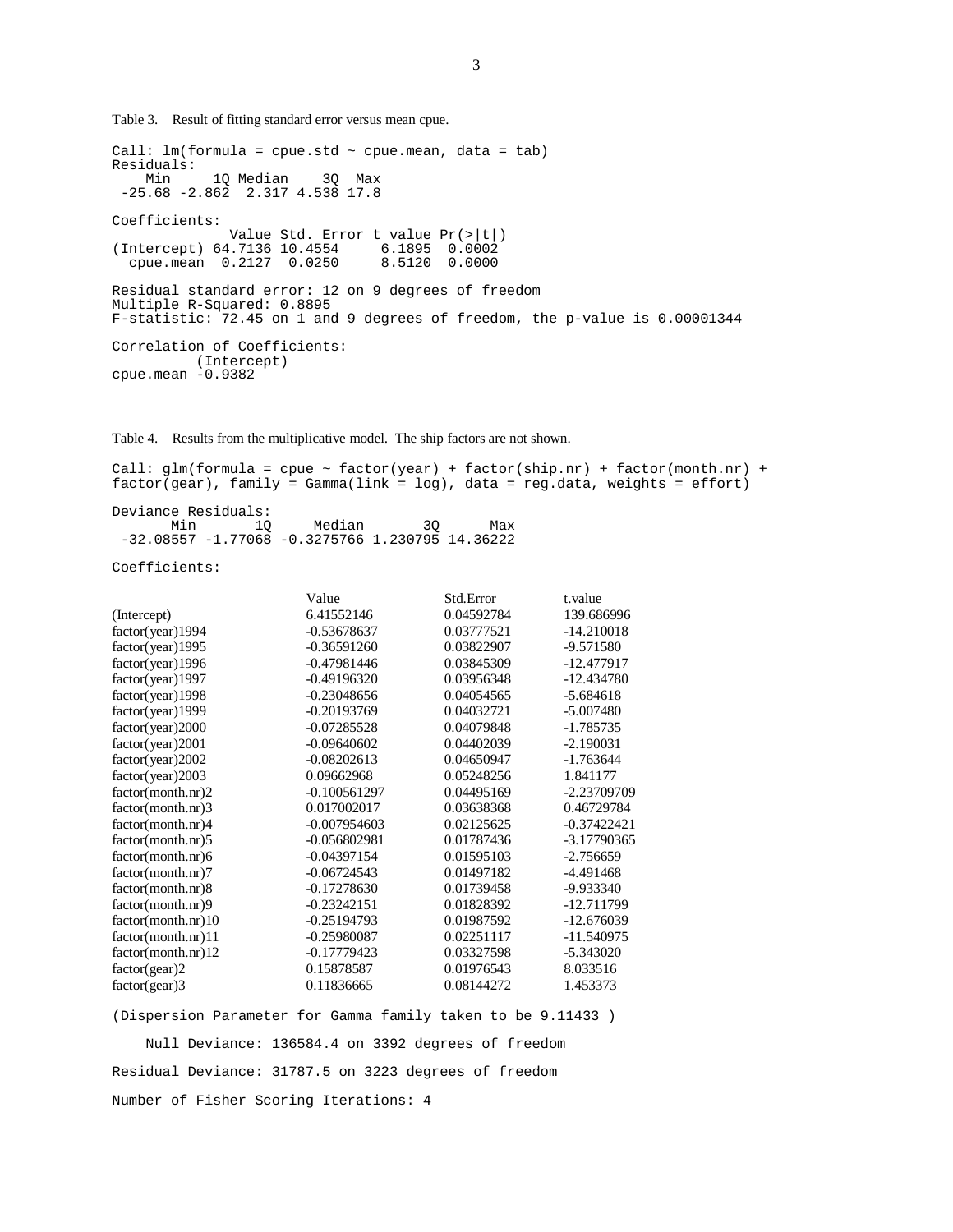Table 5. Results from the multiplicative model, when outliers had been removed. The ship factors are not shown.

Call:  $glm(formula = cque ~ factor(year) + factor(ship.nr) + factor(month.nr) +$ factor(gear), family = Gamma(link = log), data = new.reg.data, weights = effort)

Deviance Residuals: Min 1Q Median 3Q Max -11.46354 -1.761924 -0.3419124 1.131025 10.52905

Coefficients:

|                    | Value          | Std.Error  | t.value       |
|--------------------|----------------|------------|---------------|
| (Intercept)        | 6.41064349     | 0.03962334 | 161.7895803   |
| factor(year)1994   | $-0.54621076$  | 0.03259611 | -16.7569286   |
| factor(year)1995   | $-0.36096513$  | 0.03297050 | $-10.9481240$ |
| factor(year)1996   | $-0.47846985$  | 0.03314217 | -14.4368882   |
| factor(year)1997   | $-0.43477862$  | 0.03429180 | -12.6787926   |
| factor(year)1998   | $-0.22501138$  | 0.03500327 | $-6.4282958$  |
| factor(year)1999   | $-0.18691701$  | 0.03489525 | -5.3565166    |
| factor(year) 2000  | $-0.08952019$  | 0.03533514 | $-2.5334609$  |
| factor(year)2001   | $-0.09795464$  | 0.03799331 | $-2.5782075$  |
| factor (year) 2002 | $-0.08511081$  | 0.04013320 | $-2.1207084$  |
| factor(year)2003   | 0.08837600     | 0.04527728 | 1.9518842     |
| factor(month.nr)2  | $-0.103286049$ | 0.03868285 | $-2.67007351$ |
| factor(month.nr)3  | $-0.011756324$ | 0.03177361 | $-0.37000279$ |
| factor(month.nr)4  | $-0.007174768$ | 0.01852824 | $-0.38723417$ |
| factor(month.nr)5  | $-0.052889916$ | 0.01564243 | -3.38118233   |
| factor(month.nr)6  | $-0.04300495$  | 0.01395247 | $-3.082247$   |
| factor(month.nr)7  | $-0.07319174$  | 0.01300798 | $-5.626682$   |
| factor(month.nr)8  | $-0.16855763$  | 0.01523641 | $-11.062822$  |
| factor(month.nr)9  | $-0.23503130$  | 0.01591887 | $-14.764319$  |
| factor(month.nr)10 | $-0.27092838$  | 0.01723310 | -15.721398    |
| factor(month.nr)11 | $-0.26818433$  | 0.01943117 | -13.801758    |
| factor(month.nr)12 | $-0.18560135$  | 0.02865940 | $-6.476107$   |
| factor(gear)2      | 0.17087146     | 0.01713362 | 9.972878      |
| factor(gear)3      | 0.12376155     | 0.07004939 | 1.766776      |

(Dispersion Parameter for Gamma family taken to be 6.737619 ) Null Deviance: 123713.1 on 3357 degrees of freedom Residual Deviance: 21712.02 on 3188 degrees of freedom Number of Fisher Scoring Iterations: 3

Table 6. CPUE index by year and the approximate 95 percent confidence limits.

| year | index     | upper 95% conf. | lower 95% conf. |
|------|-----------|-----------------|-----------------|
|      |           | limits          | limits          |
| 1993 | 1.0000000 | 1.0000000       | 1.0000000       |
| 1994 | 0.5791402 | 0.6173480       | 0.5432970       |
| 1995 | 0.6970033 | 0.7435324       | 0.6533859       |
| 1996 | 0.6197309 | 0.6613241       | 0.5807537       |
| 1997 | 0.6474080 | 0.6924171       | 0.6053245       |
| 1998 | 0.7985071 | 0.8552128       | 0.7455614       |
| 1999 | 0.8295126 | 0.8882320       | 0.7746750       |
| 2000 | 0.9143698 | 0.9799406       | 0.8531865       |
| 2001 | 0.9066900 | 0.9767859       | 0.8416243       |
| 2002 | 0.9184105 | 0.9935710       | 0.8489357       |
| 2003 | 1.0923988 | 1.1937737       | 0.9996326       |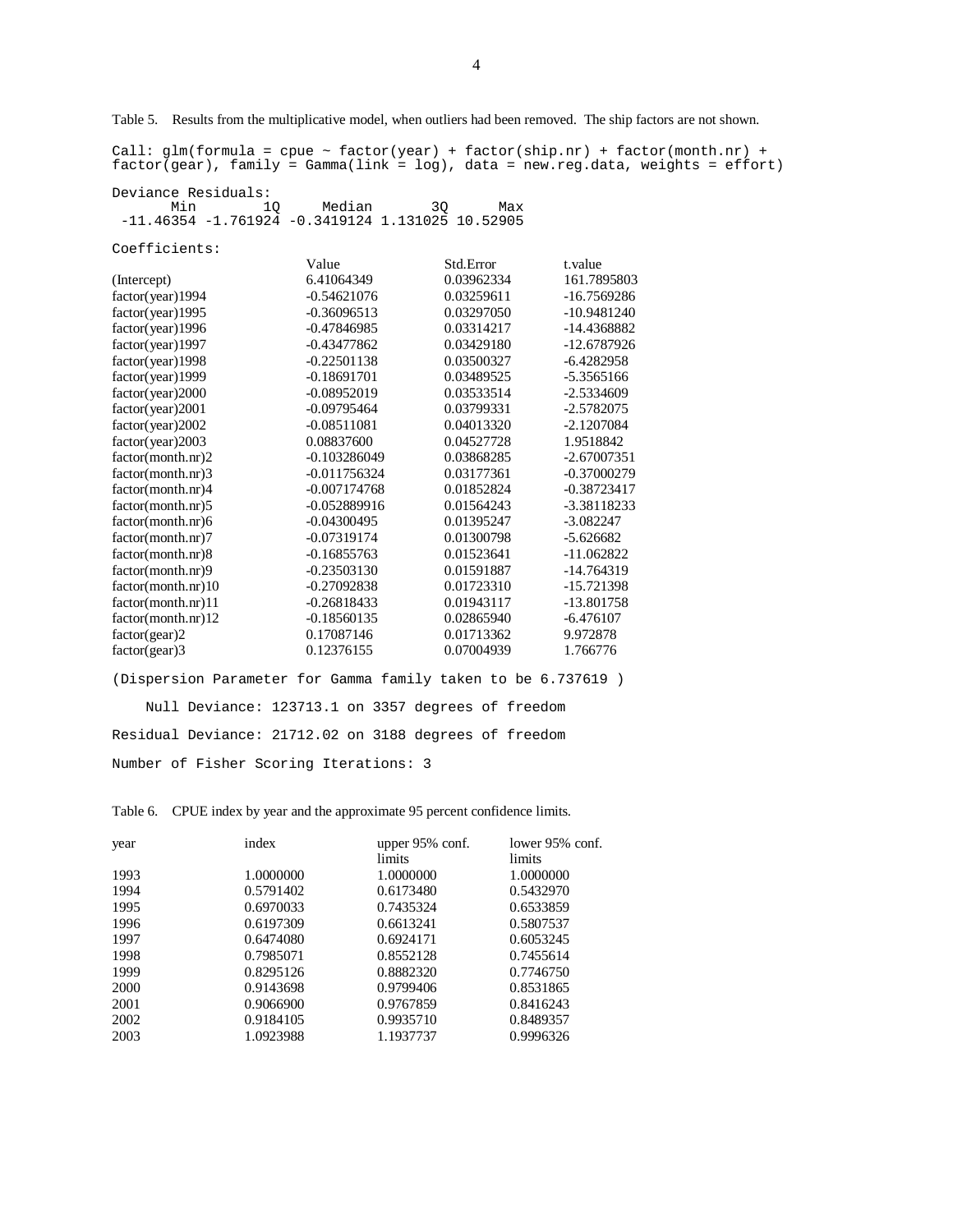

Fig. 1.Coefficient of variation around the annual mean CPUE. The point with the highest mean cpue value is the 2003 datapoint.







Fig. 2.Plots of the generalized linear model of CPUE predicted by year, vessel, month and gear.